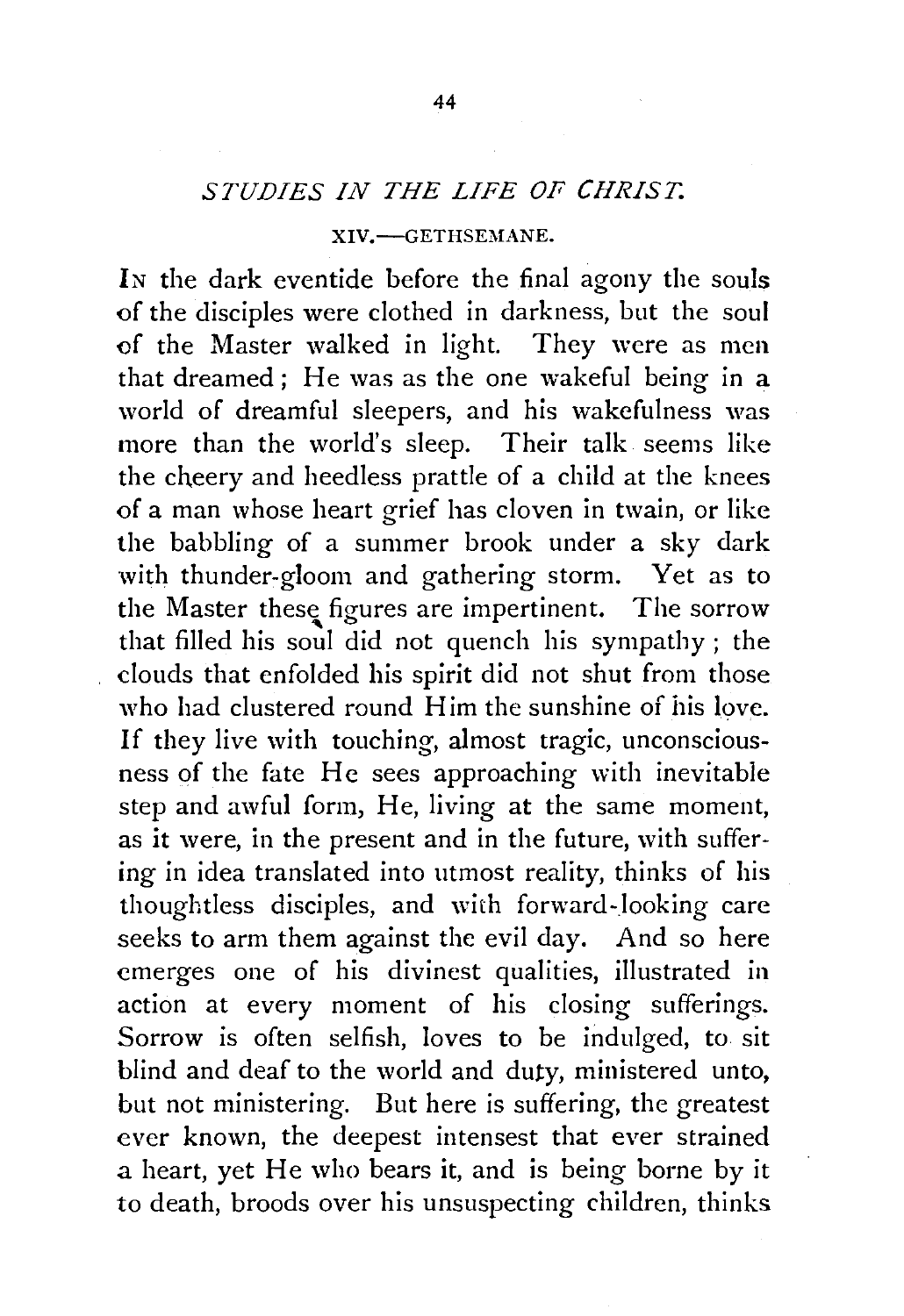of their agony when his shall have reached its climax and done its work, thinks of their misery when He is laid, the smitten Shepherd, in the tomb of Joseph, and they, the scattered flock, shall have fled every man to his own. Were there nothing else, this sublime thoughtfulness, this conquest of the sorrow that conquered not Him, but his life, would speak Him in a real sense. Divine.

It is, then, in his last sorrows that Christ seems most Christly. "Though He were a son, yet learned he obedience by the things which He suffered," and through his sufferings He was " made perfect" as "the Captain of our salvation."<sup>1</sup> His sorrows have been the great interpreter of Christ to man ; in them lie the source and secret of his power. They have in a real sense redeemed man, and were; in a sense no. less real, universal, doing for the race what the discipline of suffering is designed to do for the individuaL The German who, while a modern, had a genius at once most classical and pagan, has introduced us to. "the sanctuary of sorrow." But the "sanctuary" he conceived was little else than the outer court of the temple-his hand had never touched the veil, his. foot had never crossed the threshold of the holy of holies. As there is a path the eagle's eye has not seen, so there is a "Divine depth of sorrow" which the clear but cold eye of Goethe never descried. Its *poetic* depths his cultured thought had sounded ; its *religious* were to him unknown, even unsuspected. He heard in it " the still, sad music of humanity," but not the voice of God. Yet without that voice the music is but discord. If only through sorrow the deepest things

<sup>1</sup> Heb. v. 8; ii. 10.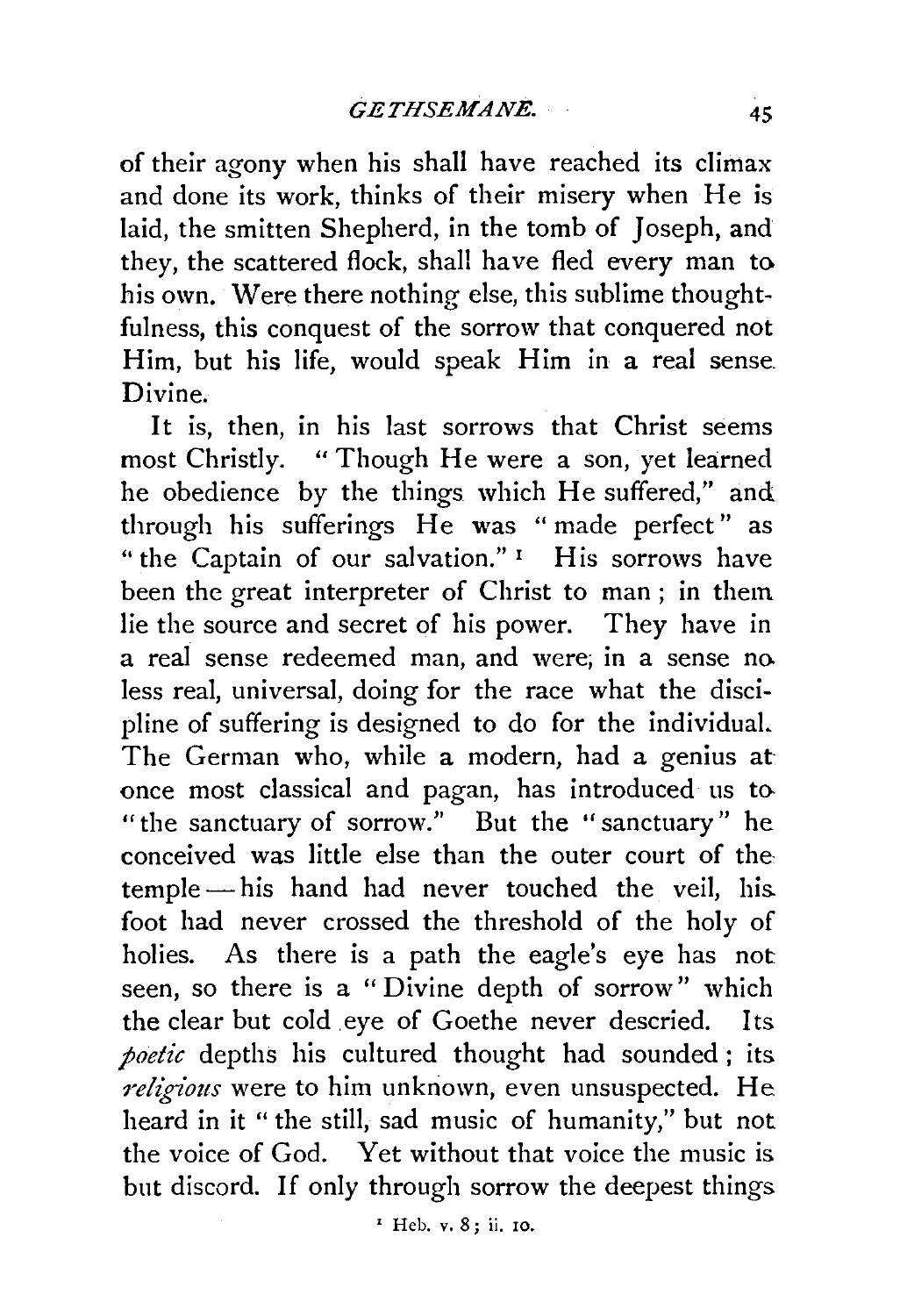in a man can be educed, so only through it can the deepest truths in God and the universe be seen. A tear is a telescope which reveals to the eye that can use it a heaven, otherwise concealed, of starlit galaxies .and shining suns. God is never so personal and real to man as when, in the darkness of some great sorrow, the soul stretches out "lame hands of faith," gropes till it grasps his right hand, and is by it led up into the light. And the height to which He leads us is a sungilded mount of vision, far above the clouds and storms of earth, where the soul can rest as in the lap of God, hearing the songs of peace and hope the angels in Paradise sing.

> As angels in some brighter dreams, Call to the soul when man doth sleep ; So some strange thoughts transcend our wonted themes, And into glory peep.

And the sorrow of Christ has had as beneficial a mission for humanity as personal sorrow for the individual. It has so revealed God to man, and so bound man to God, as to be his salvation.

The history of the Passion, which is to us the . greatest of all histories, is what we must now attempt to understand. At the outset we must note the time, the Thursday evening, by Roman reckoning the 13th of the month, but by Jewish the 14th, the day beginning for the Jew with sunset The morrow is the great day of the preparation, and the day after the great day of the feast. The days that have passed since the triumphal entry have been full of change. The people have been disappointed, and a disappointed mob is a dangerous thing, prepared to break or burn the idol it can always make, but that cannot always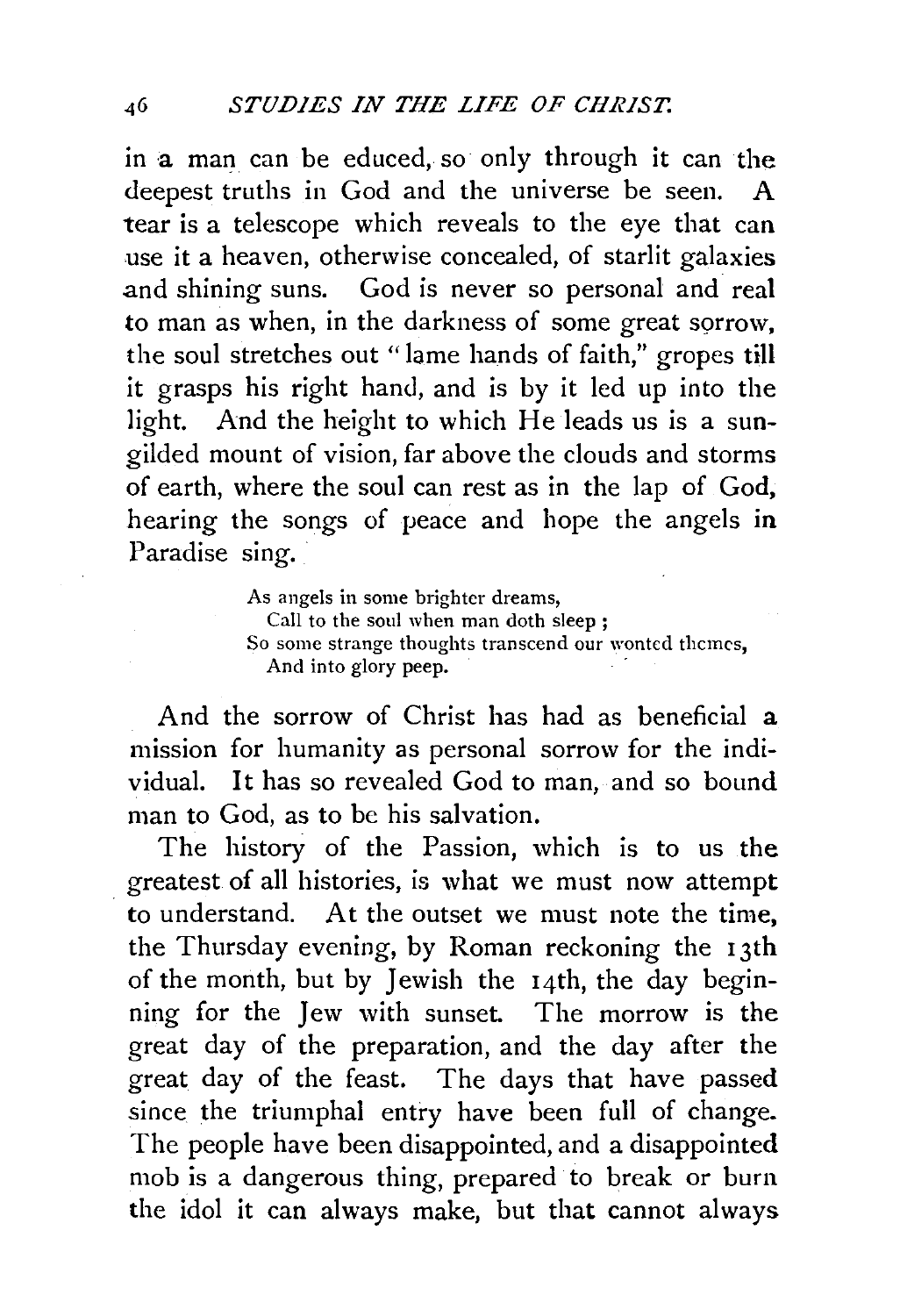fulfil its maker's intentions. The Jesus it had hailed as the Christ had proved not its own, and to be not its own was to be as good as none. The rulers knew the people, read the meaning of their disappointment, and met at the house of Caiaphas to consider how the foolish mob could be made to do their malignant will. 1 Heaven seemed to bless their conclave. To them came one who had followed the Galilean.<sup>2</sup> Discipleship had become impossible to Judas. Disappointment had grown into apostasy, and to the apostate hatred is essential and revenge dear. He was no miserly or avaricious person, treacherous through love of gold, but a strong, passionful, capable man, who found Jesus not the Christ he had expected, and forsook Him be-. cause He had not fulfilled his hopes. Where there is no affinity with Christ, association with Him is sure to develop antipathy, and if the antipathy is nursed till it becomes hateful and hostile, the hate is sure to be fierce and the hostility vengeful. It was not the " thirty pieces of silver" that tempted Judas, but the revenge born of apostasy, the feeling that the Master who had so disappointed him and whom he had deserted. who had become to him so offensive in his friendless and outcast loneliness, must be crushed, ended, that he might be free. While wicked fortune favoured the evil, the Providence that guides the good appeared no less kind. Jesus came from Bethany, entered the city ia the twilight, and sat down with his disciples in the humble room where the last supper was prepared., There, while the city was waiting its festival, while the priests were laying the lines that were to close round the Holiest, He and his little band celebrated in

'Matt. xxvi. 3-5. • <sup>2</sup> Matt. xxvi. 14; Mark xiv. 10; Luke xxii. 3.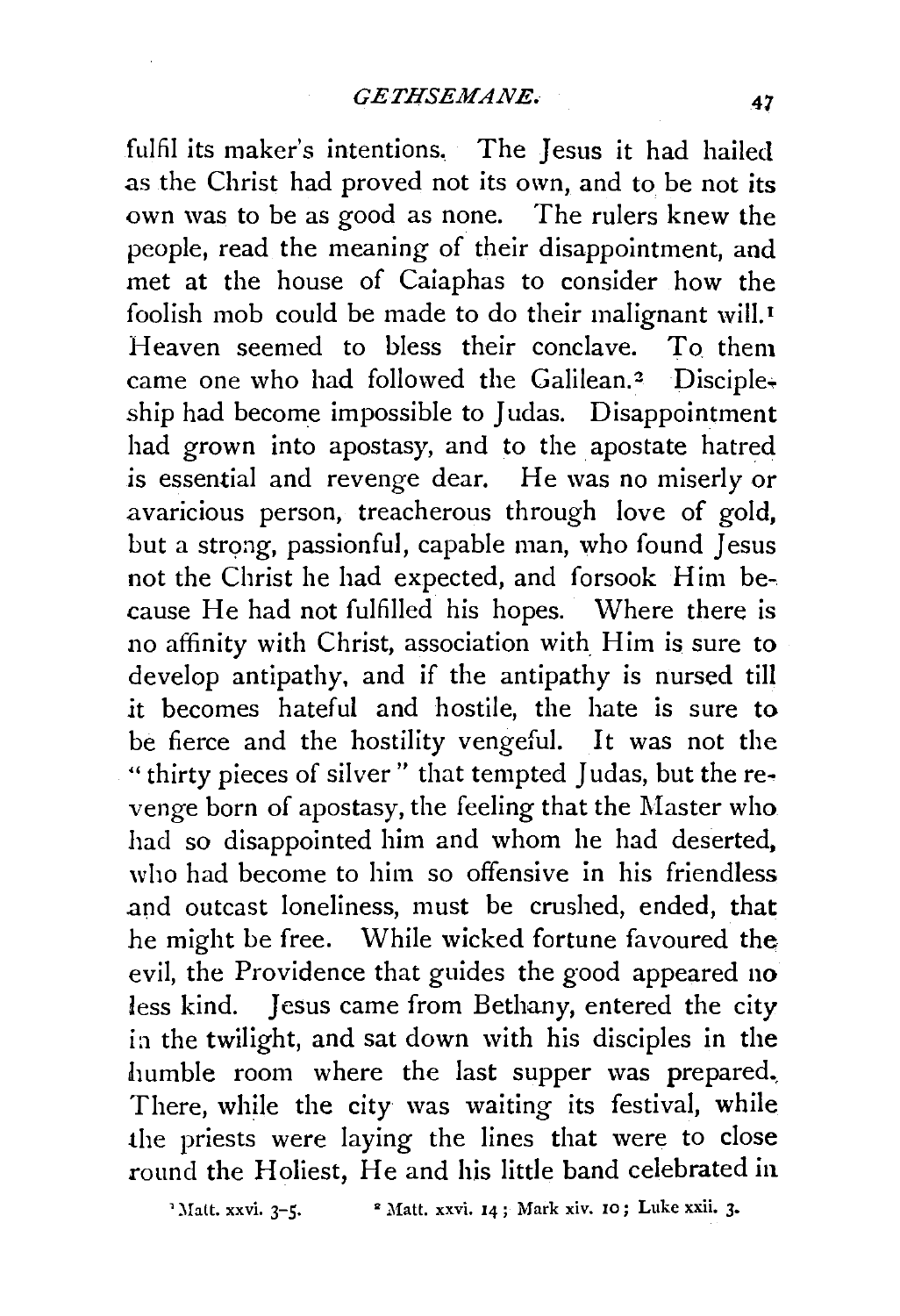celestial calm the supper that was to be for all lands and for all time the memory and mirror of that sacred night. So in our streets, in our homes, in our very lives, heaven and hell meet and touch, while to our coarse eyes every place is common and every time common day.

That supper is an event which profoundly affects the imagination. Its very simplicity increases its significance. The meaning it bears to faith is marvellous on the one hand ; the place it has filled, the work it has done in history, as marvellous on the other. If the vision had been granted to Christ of what it was to be and do, would it not, even when his sufferings were deepest, have turned his sorrow into joy ? He would have seen his supper surviving for ages, simple in form, transcendent in meaning, a living centre of unity for his scattered disciples, a source of comfort, strength, peace, purity to wearied and sinful men. In upper rooms, in catacombs, where the dust of the dead rested. and the spirits of the living met to speak to each other words of holiest cheer ; in desert places and moorlands, where hunted fugitives assembled to listen to a voice which, though a man's, seemed God's; in cathedrals, where form and space spoke majestically to the eye, and lofty music to the ear ; in rude huts in savage or heathen lands; in ornate churches in wealthy, busy, and intellectual cities-men of the most varied type and conditions, saintly and sinful, ignorant and educated, simple and gentle, rich and poor, peer and peasant, sovereign and subject, priest and people. forming a multitude no man can number, have for centuries met together to celebrate this supper, and be by it made wiser, happier, holier. The actual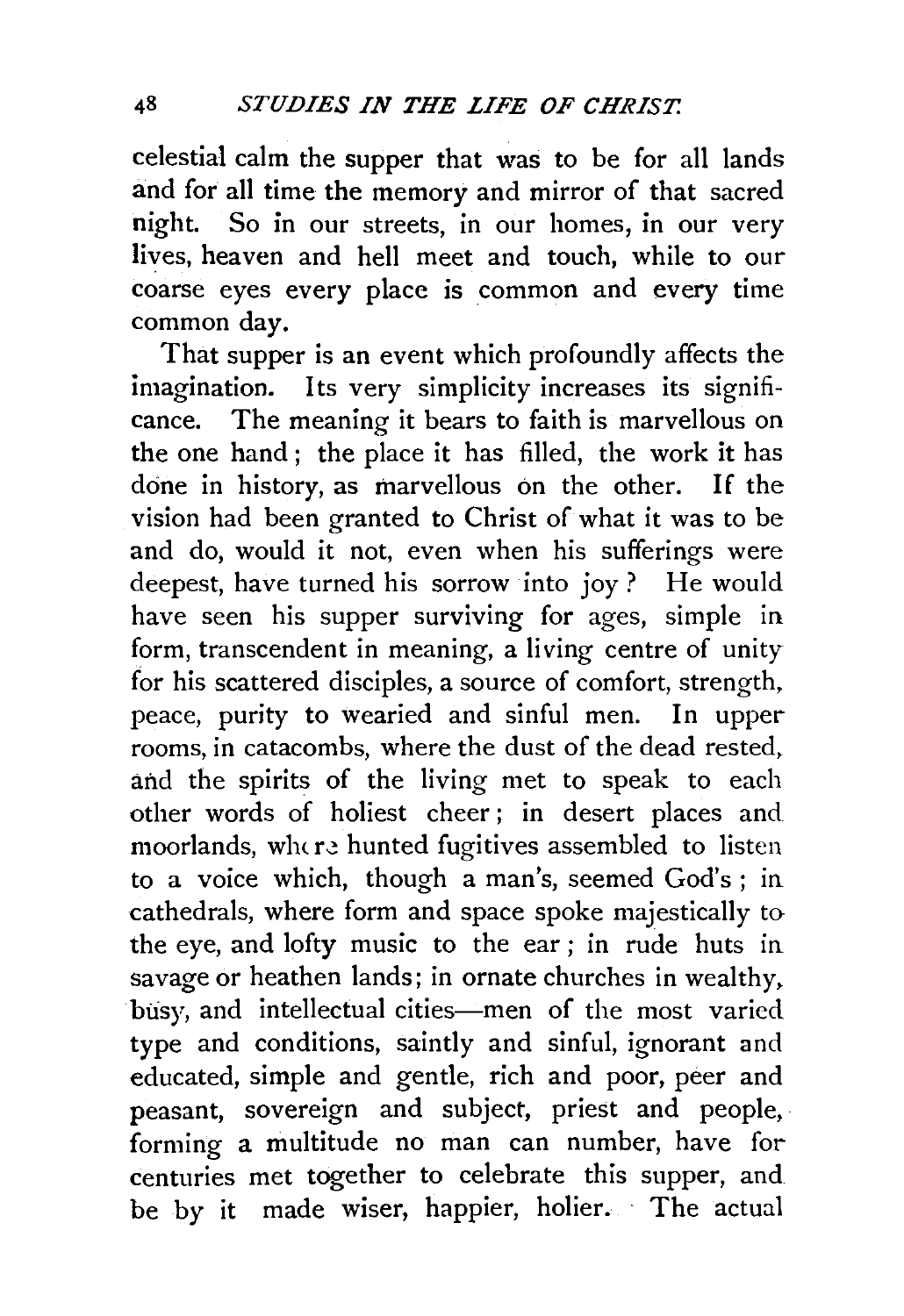and ideal history of the rite stands in strong contrast to its institution. Of the twelve men who sat and broke bread with Jesus, of the priests who were so anxious to work out their "expedient," of the Scribes who were laboriously interpreting and making tradition, of the Romans who were ruling and guarding Jerusalem --could any one have dreamed what this obscure and humble supper was to be for man, and to do for the world ? Yet it is God's way to make the foolish things of the world confound the things that are wise, and his way has ever in the end proved the wisest and best for man.

But it is of special significance to our history to note the thoughts that at the supper possessed the mind of Christ. He is to Himself evidently a sacrifice. The bread that signifies the body broken and eaten has a distinctly sacrificial import.<sup> $I$ </sup> The blood is to be " shed for many for the remission of sins." 2 And it was no mere sacrifice, it was one that symbolized a new relation of God to man, and man to God-his blood was the blood of "the new covenant." The term  $\delta \omega \theta \eta \kappa \eta$  is here of peculiar importance. It does not mean either a covenant in the sense of contract or agreement, or a testament in the sense of a will, but it has a meaning which combines ideas distinctive of both. In  $\delta u \theta \acute{\eta} \kappa \eta$  there are the conditional elements necessary to a covenant, and the absolute elements necessary to a testament ; the first, so far as it denotes conditions, revealed and established by God, which man must accept and obey before he can stand in right relation with  $\text{Him}$ ; the second, so far as it denotes these con-

<sup>1</sup> Matt. xxvi. 26. *Cf.* Lev. vii. 6; Exod. xii. 8. <sup>2</sup> Matt. xxvi. 28. *Cf.* Exod. xxx. 10.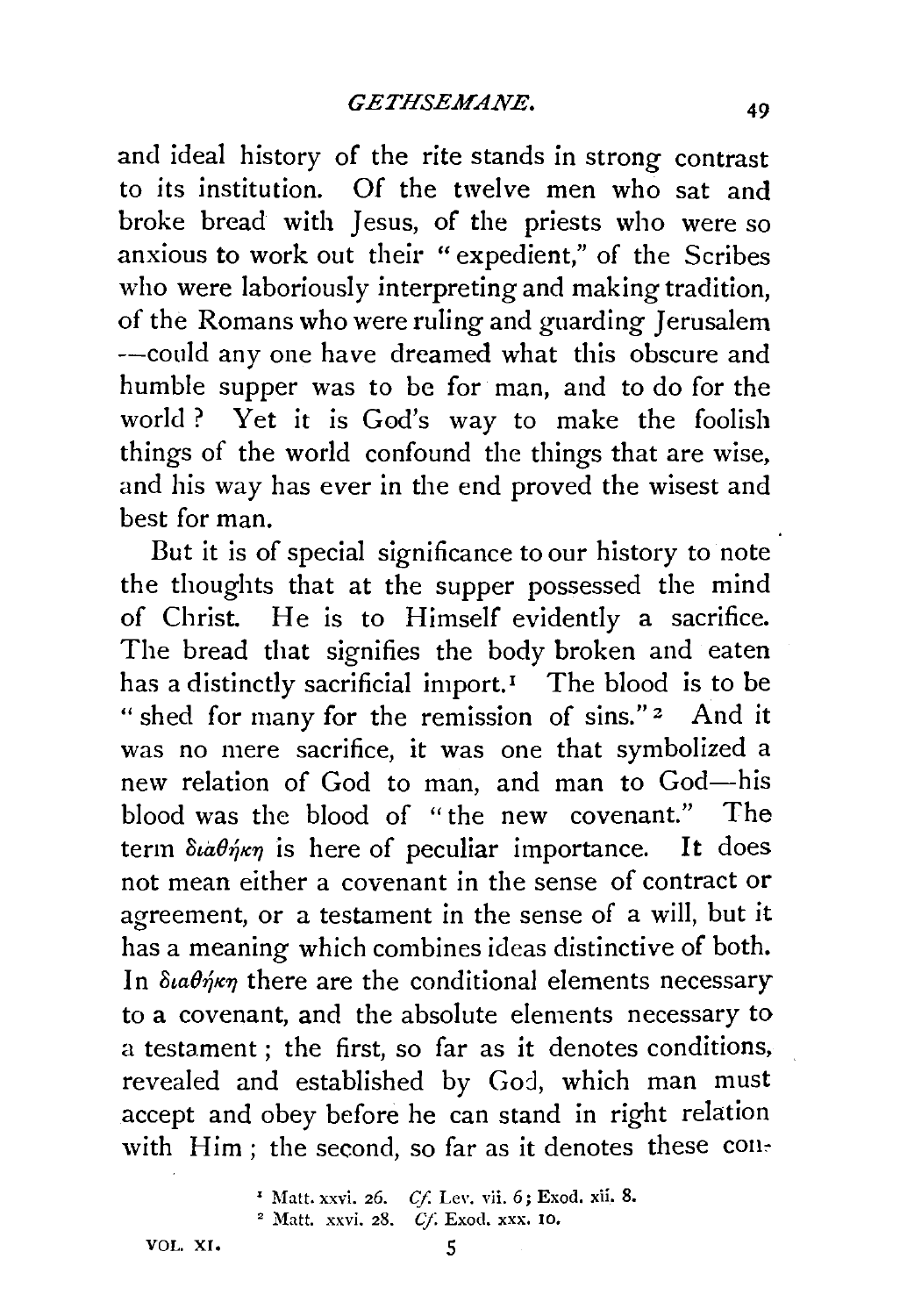ditions as the direct and independent and absolute expressions of the Divine will. Covenant is inapplicable, in so far as it signifies that the two parties are in an equai degree concerned in laying down the conditions and enforcing obedience to them ; testament, in so far as it implies that the death of the testator is necessary to its validity, or that its terms are as rigid and inflexible as those of a dead man's will. There is a point, indeed, where the two notions almost coalesce. A testament may be a sort of posthumous covenant; a covenant, a sort of pre-mortuary testament. Where a will is conditional, it is because of the wish of a now dead man to act as if he were still alive; where a covenant is absolute, it is because of the wish of a living man to act as if he were dead, a being whose will had received final and irrevocable expression. But even so, we cannot allow either term to be an adequate translation of  $\delta u \theta \eta \kappa \eta$ , but must regard it as containing all the absolute elements of the one with the conditional elements of the other. So understood, we may define the  $\kappa a \nu \dot{\eta}$  ota $\theta \dot{\eta} \kappa \eta$  as the revelation of a new relation on God's part with the conditions necessary to the realization of a new and correspondent relation on man's. This revelation, as the expression -of an individual will, may be denoted Testament, but as the exhibition of a real relation on God's part, and a possible relation on ours, with the conditions on which its realization depends, it may be termed a Covenant. The  $\kappa a \nu \dot{n}$  daen $\kappa \eta$  becomes thus almost equal to the new religion ; it presents God in a character that makes him a new Being to man, and shews man how to realize a new relation to God. The Hebrew equivalent of  $\delta u \theta \eta \kappa \eta$ , בְּרִית, was used in the same sense,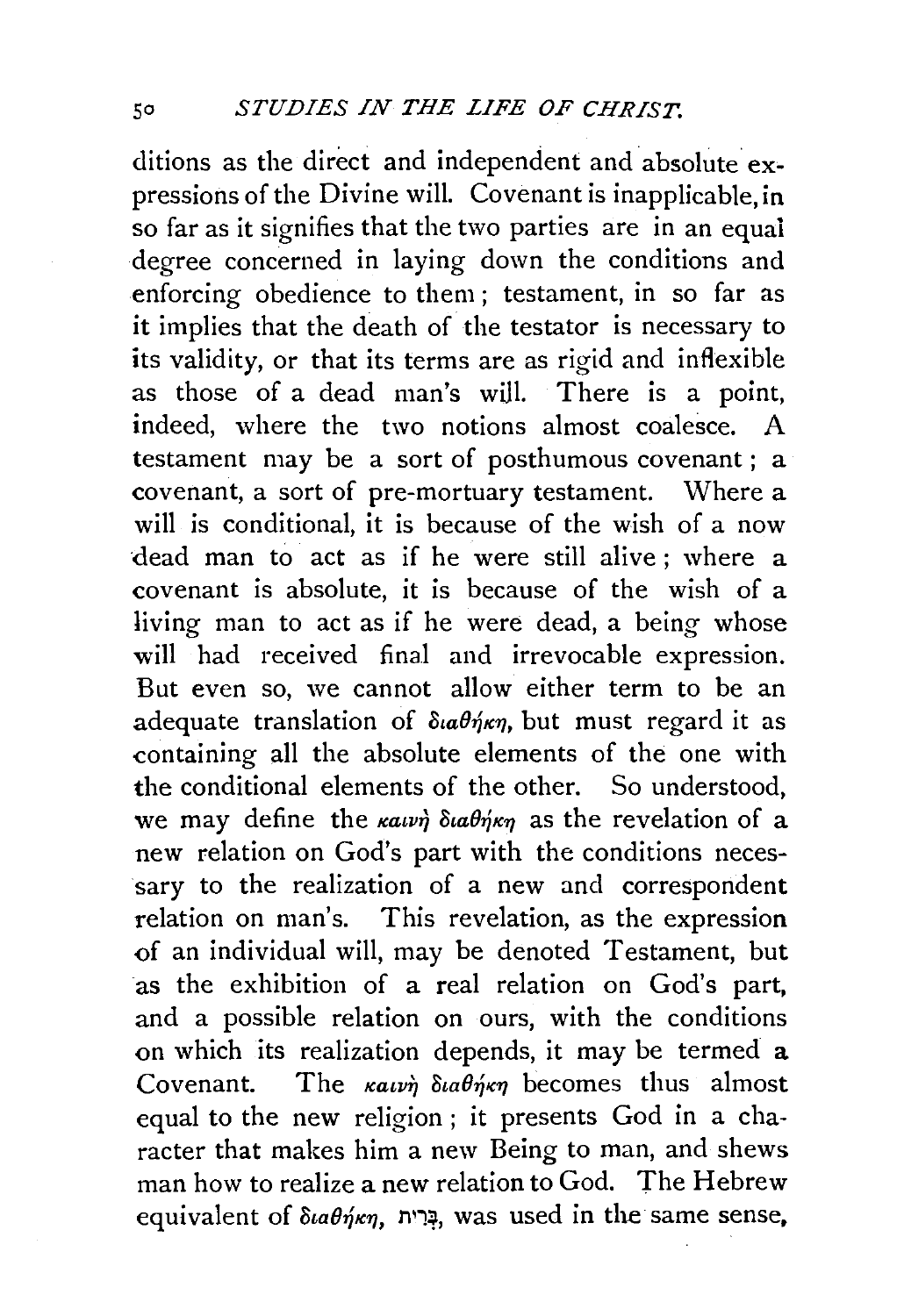:and so applied alike to the legal economy of Moses and the spiritual economy of the prophets.<sup> $I$ </sup> Each was the revelation of God in a new character and relation, with a new correspondent relation made possible on the part of man. And these ideas were, without doubt, present to the mind of Christ when He so solemnly used the word. He was instituting a new religion, re--vealing a new God to man, making man a new being to •God. And this religion He founded in sacrifice, the sacrifice of Himself. The supper was to be the Feast ·of Commemoration, was to celebrate the hour and act of creation. The founding of the old  $\delta u \partial \eta \kappa \eta$  had been ratified by blood,<sup>2</sup> the founding of the new must be the same. In the sacrifice of Christ the essential Fatherhood of God was to be made manifest, and the spiritual .sonship of man made possible.

Now Jesus, full of the great thoughts and emotions that had at once created the supper and been created .by it, passed with his disciples out into the cool night .air. The city was asleep. All was still, save for here the sigh of a weary pilgrim resting uneasily on his mat, there the quick footfall of a wanderer hastening to his home, or the measured tramp of the sentinel walk- .ing his rounds. They issued out of the gate that looked towards Olivet, crossed the Kedron, and were .soon hidden in an olive grove. There is an awful .silence in a sleeping wood, but never did the silence .speak to a heart so still in its agony as the one that was then seeking in Gethsemane a place of seclusion .and prayer. That seclusion seems too sacred to be .broken. Grief is always holy, and the holier the sufferer the less may we profane his sorrow by our pre-

 $\cdot$  Exod. xxxiv. 28; Jer. xxxi. 34; Isa. liv. 9, 10.  $\cdot$   $\cdot$  Exod. xxiv. 6-S.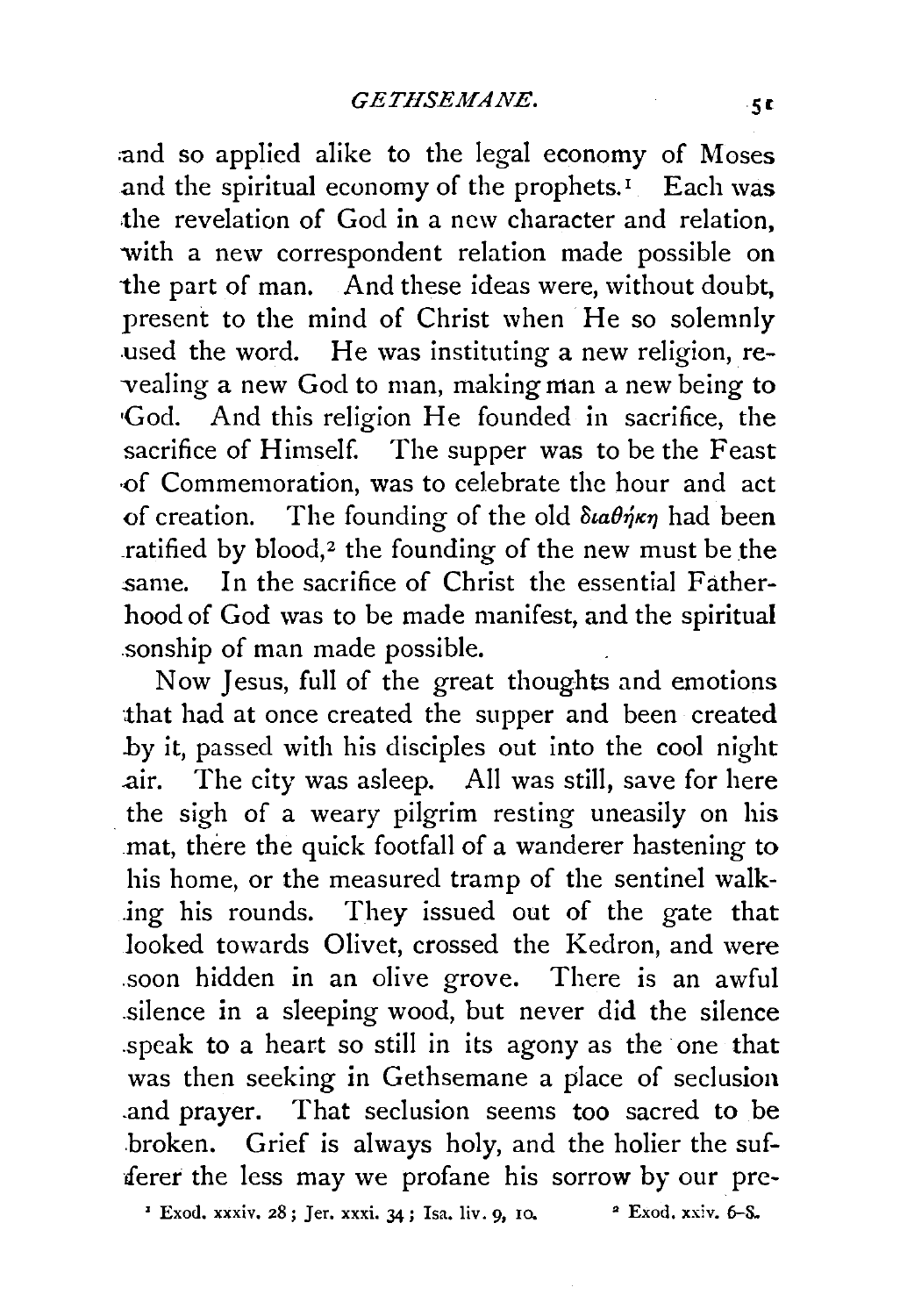sence. A great painter, who painted the Man of Sorrows as an act of highest worship, shewed at once his genius and his reverence by hiding the marred visage, leaving the less noble parts to reveal the agony that had broken his heart. So to us Gethsemane ought ever to be a veiled Holy of holies, to be visited, if at all, only at moments when we can look with purified eyes, and allow the meaning of the Saviour in his passion to steal softly into our minds. We are here on holy ground, and must stand. as it were, with spirit bareheaded and barefooted, reverent while inquiring.

And here it is necessary to note the limits of our inquiry. It is historical, not theological. Few things. indeed, have more profaned the sufferings of Christ than an over-curious speculation. Their nature, their degree and value, have all been discussed and estimated, their quantity and quality most precisely determined. With such questions we have here and now no concern. Our business meanwhile is to attempt to present a great moment in a holy and perfect life,.. in relation to the person and history of Him who lived it.

Now, looking at it from this point of view, we can say that Gethsemane does not stand alone. It is related alike to Christ's past and future-is an echo of the one and a prophecy of the other-and it is so related because of its essential connection with his person. If Gethsemane is to be understood, it must be understood through the person and character of the Sufferer. The agony of the particular moment came from the essential nature of Him who endured it; and so to understand the one we must seek to know the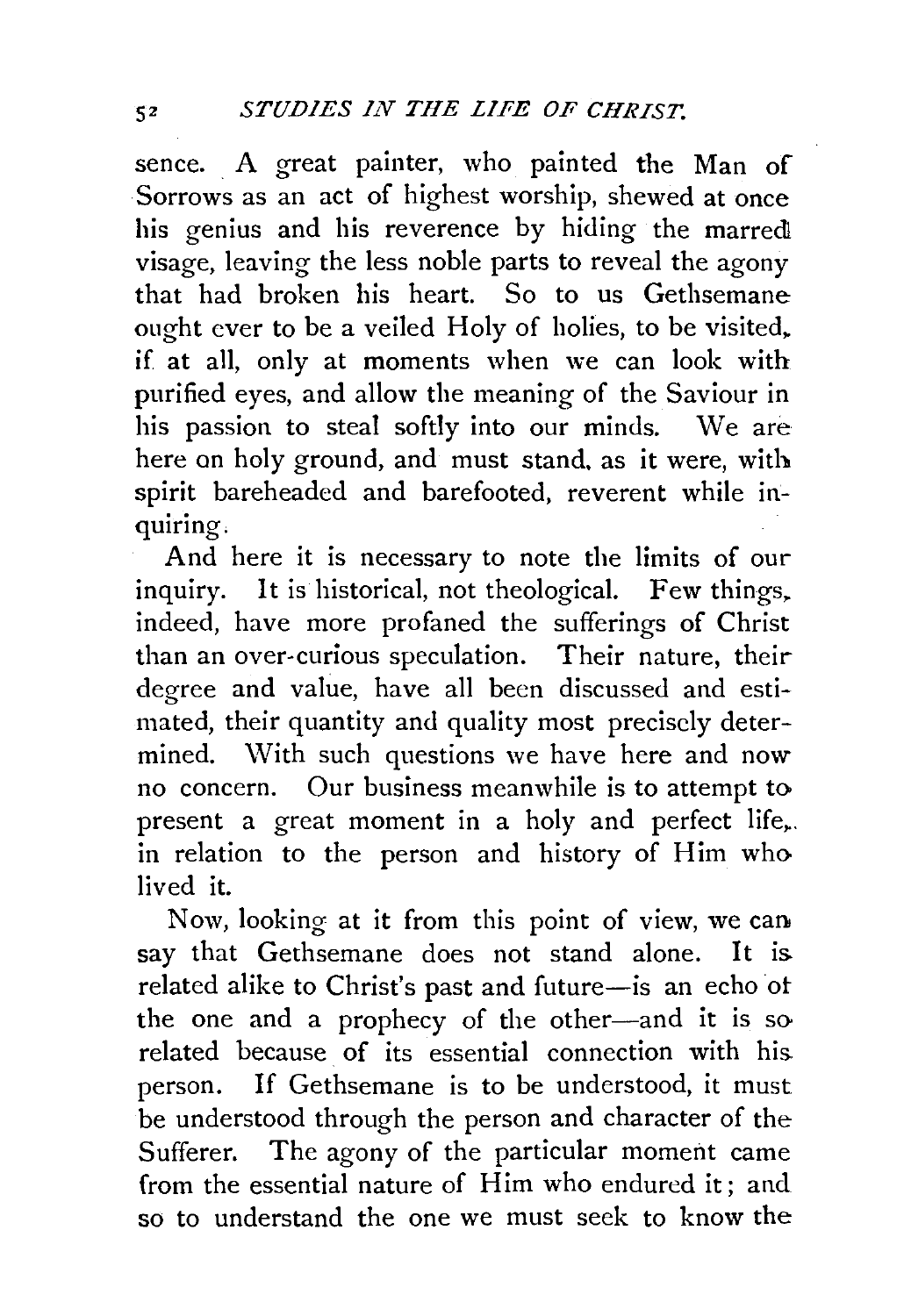other. It is essentially a matter of the spirit. In Christ, sorrow of spirit created physical pain ; the phy sical pain did not create the spiritual sorrow. His cry was, "My *soul* is exceeding sorrowful." The intensity of the sorrow only became manifest when the touch of .a Roman spear shewed that He had died of a broken heart. But it was the kind and quality of the spirit that made the sorrow ; the preëminence of the sufferings was due to the preeminence of the Sufferer.

Given the nature and spirit of Christ, and sorrow, unique, transcendent, was to Him a Divine necessity. There is a sort of adaptation been a sinful man and a sinful earth. The two suit each other. Though it is but a dismal home and he a dismal inhabitant, yet he has never known a better, and, almost unconscious of its wretchedness, he settles down, grimly determined to be as happy as possible. But the sinless Jesus had -ouly the relation of diametric opposition to this sinful world. In it there was nothing correspondent to what was in Him. The feeling of utter homelessness which He must have had while here gives a solemn plaintiveness arid depth to his contrast of the homeless Son of man with the foxes of the earth and the birds of the air. A poet tells us-

### Heaven lies about us in our infancy.

Now, if this heaven, which is perhaps not so much .about as within us in our infancy, were to continue into our manhood, earth would seem to us almost a hell. A child brought up in a lazar-house, to whom green fields .and the glory of the summer earth were alike unknown, who had never seen other men than those smitten with "the curse of God," would come to feel as if his strange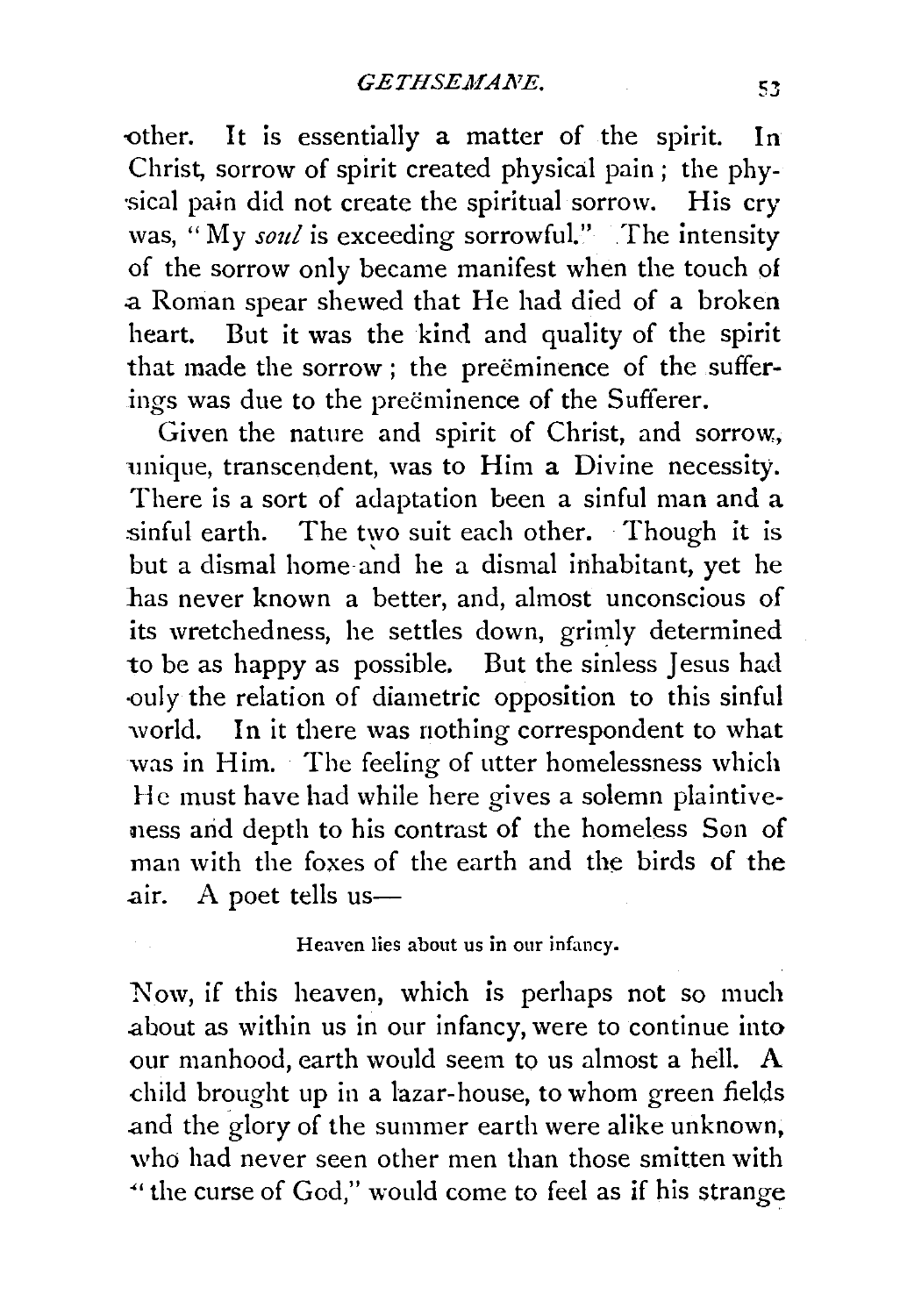abode were homelike and natural. But introduce  $\rightarrow$ fresh blooming lad from the hill-side, familiar with the "celestial light" in which earth is apparelled, with the breath of the fiowers, the sound of the sea, the glory of the sky, with the faces of noble and healthy men, and him the ghastly lepers, the fortid atmosphere, the steaming disease would appal and dismay. We are the children of the lazar-house, familiar to insensibility with its misery; Christ the blooming youth, with a soul all open to perceive and feel man's profound wretchedness. He understood it better than even the sufferers themselves, and felt it more. His sympathy had a strange insertive power, causing Him to feel and bear the man's sorrows much more than even theman himself. And if we think how He knew the hearts of men—the secret griefs, the unuttered regrets, the pining miseries, the blighted hopes, the thwarted wishes, the corroding remorse, that dwelt, like ghastly spectres, or burned like devouring flames, in almost every human breast—and how that insertive sympathy would make Him feel all as his own, can we fail to see that there must have been in Him, through the mere fact of his living here, a sorrow such as the collective sufferings of his time gathered into one soul would but poorly express? Life to Him was passion, sympathy, and pain.

Consider again: Jesus alone of those who have lived on earth knew the inner essence and final issues. of sin. The holier a man is the more perfectly does. he understand sin ; the more wicked he is, the less. The Prodigal could not see into the depravity and defilement of the "far country" as his father did. The poor victim of seduction, who has touched the lowest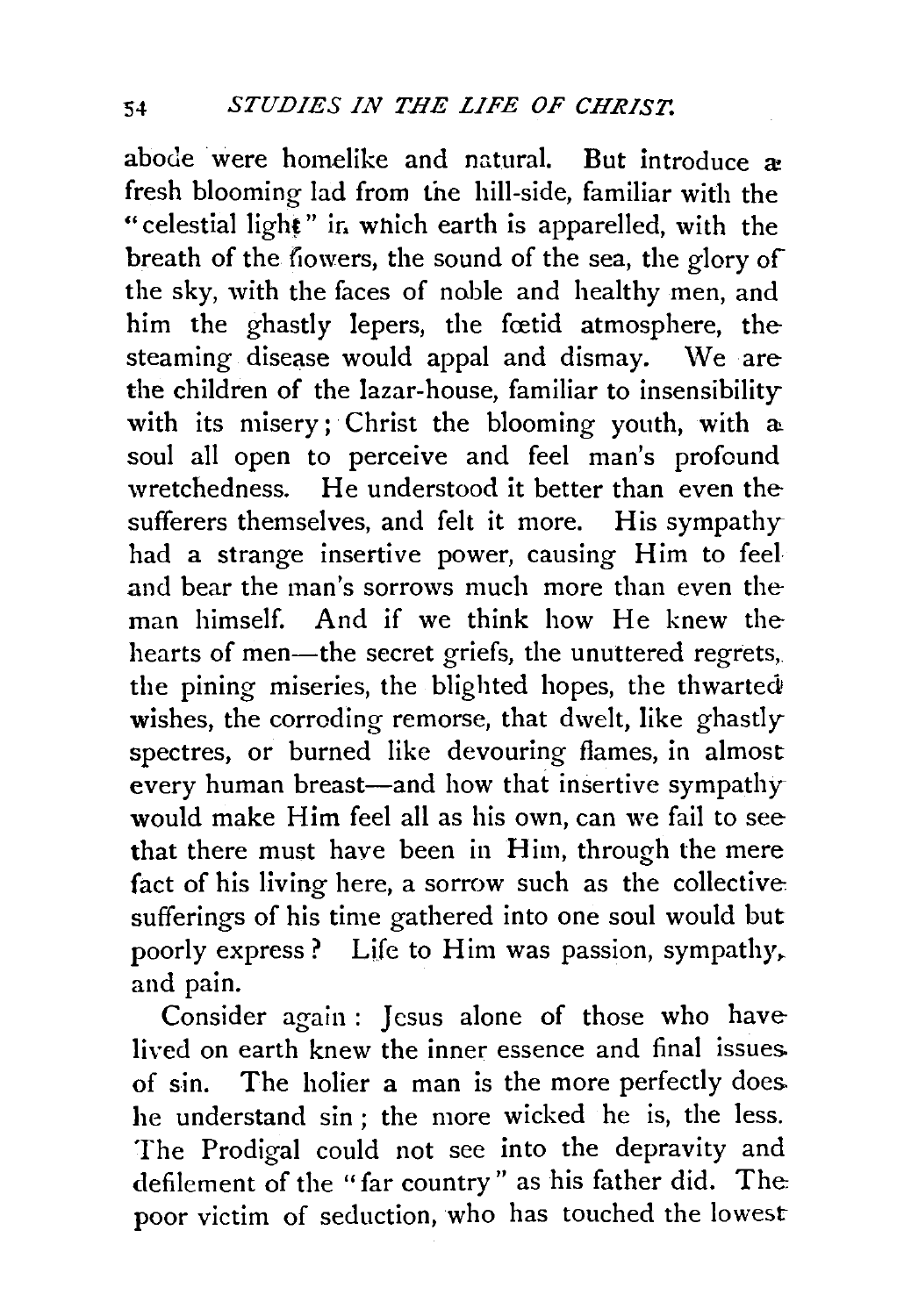deep possible to a woman's soul, cannot, even in her hour of remorse, see her sin as her pure celestialminded sister sees it. And in proportion to a soul's consciousness of what sin is will be its misery at the sight of it. Hell must be more intolerable to an angel's thought than to a devil's experience. A pure spirit in the regions of the lost would, as more conscious of the evil and issues of sin, be more wretched than the lost themselves. Fancy a man suddenly gifted with an intuitive faculty, rendering him as able to read the human heart as the eye is to read the human face. He may feel at first proud of his rare power, and the curious and extensive knowledge it gives. He studies men-deciphers the strange hieroglyphs written on character and memory. He makes extraordinary discoveries, reversing most of his former judgments. He sees that a heart thought sound is in ruins, though now and then visited by beautiful moonbeams, as if an angel had descended into it, and shed from its wings a soft white light. He sees a head perplexed with doubt while the tongue utters faith. The inner man of the statesman, poet, preacher, furnishes a strange contrast to the outer, and at it our heart-seer now sneers, now laughs, now weeps. But soon other scenes open. Suddenly he confronts a man in whom the brutal passions reign and struggle as did the "hell-hounds" in Milton's Sin. Now he meets a prodigal in the "far country," with "wasted substance," driving out the stranger's "swine," and feeding on their "husks." Then he passes, wrapped in the thin torn garments of long faded finery, a woman

> Mad from life's history, Glad to death's mystery,

bearing in her heart an indescribable record of suffer-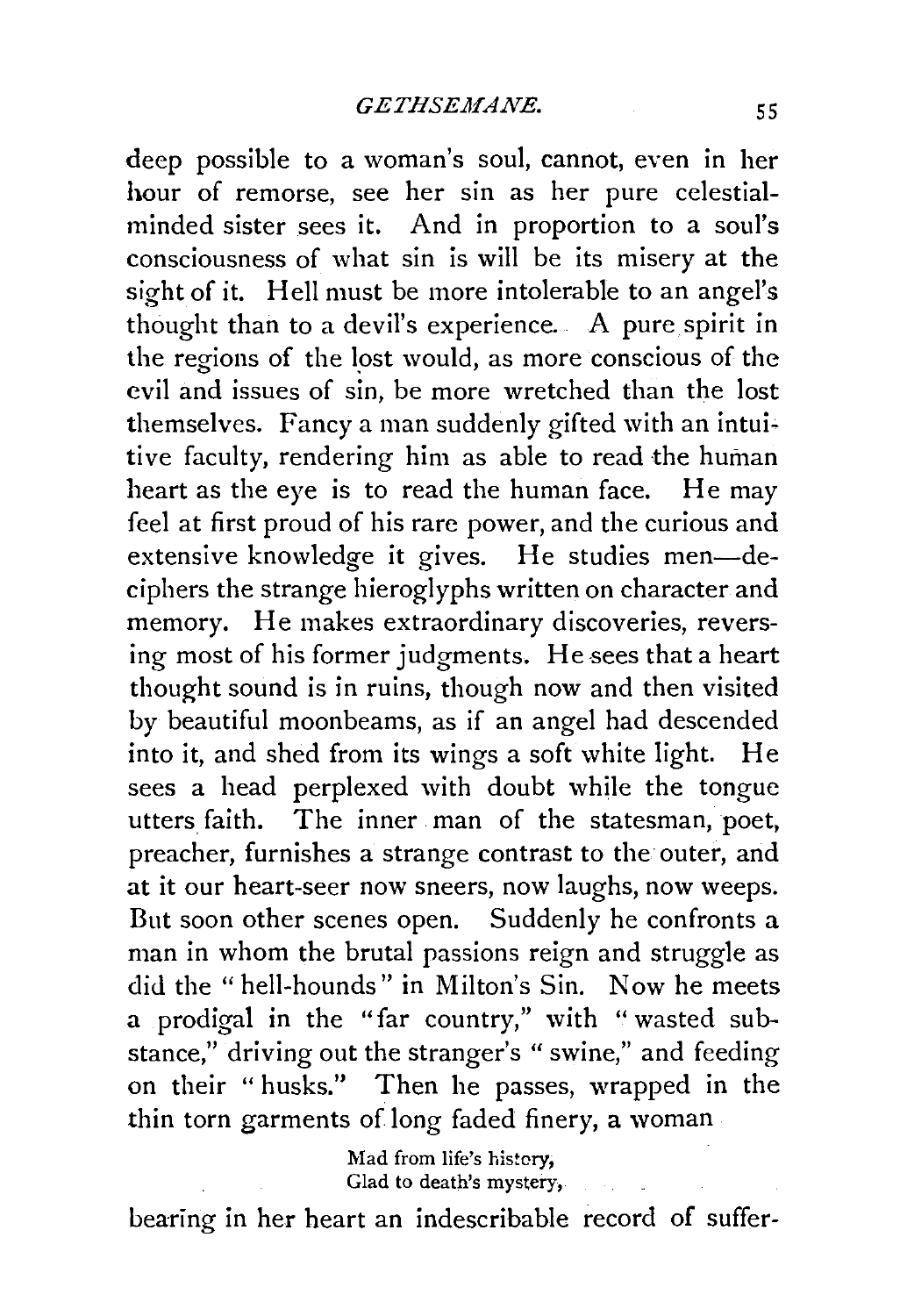ing, wrong, ruin, and sin. And as his experience widens and his insight deepens, horror and despair rise within him, until he, the man gifted with unerring intuition, cries, "O God! take back Thy gift, and leave me a short-sighted but happy man!"

Now Jesus alone of men had this intuitive faculty. " He knew what was in man." Man was as "naked and open" to his eye as to God's. And He knew human sin too--what it could and what it would do. The man He loved, the sin He hated ; yet day by day saw the hated sin ruining the loved man. He stood on earth too, yearning in every fibre of his being with the desire to save, bleeding in every pore of his heart with pity for the lost; yet past Him those lost men went, hurrying, trampling each other in their mad haste to be ruined. Sin too, in the very extravagance of insult, turned on Him, plying Him with manifold subtle temptations. He had come to destroy it: it transcended its former self by attempting to destroy Him. Day by day the wickedness He loathed unutterably pressed against his heart, stood in his path, breathed in his face, touched his limbs, rose round Him like a brazen bulwark, which seemed gradually to narrow till it threatened to shut Him in. Ah, there He was, sin everywhere and in every one on earth save Him alone, and it, wrathful at being excluded, storming every avenue, mustering its forces to crush, if it could not capture. Alone He was with an awful loneliness, yet not alone, for the Father was with Him. \Ve can see but a little way into the suffering that was there ; but a little way, too, into the strength and joy that came from the hands and face of the Father.

Jesus suffered then-could not but suffer. Signifi-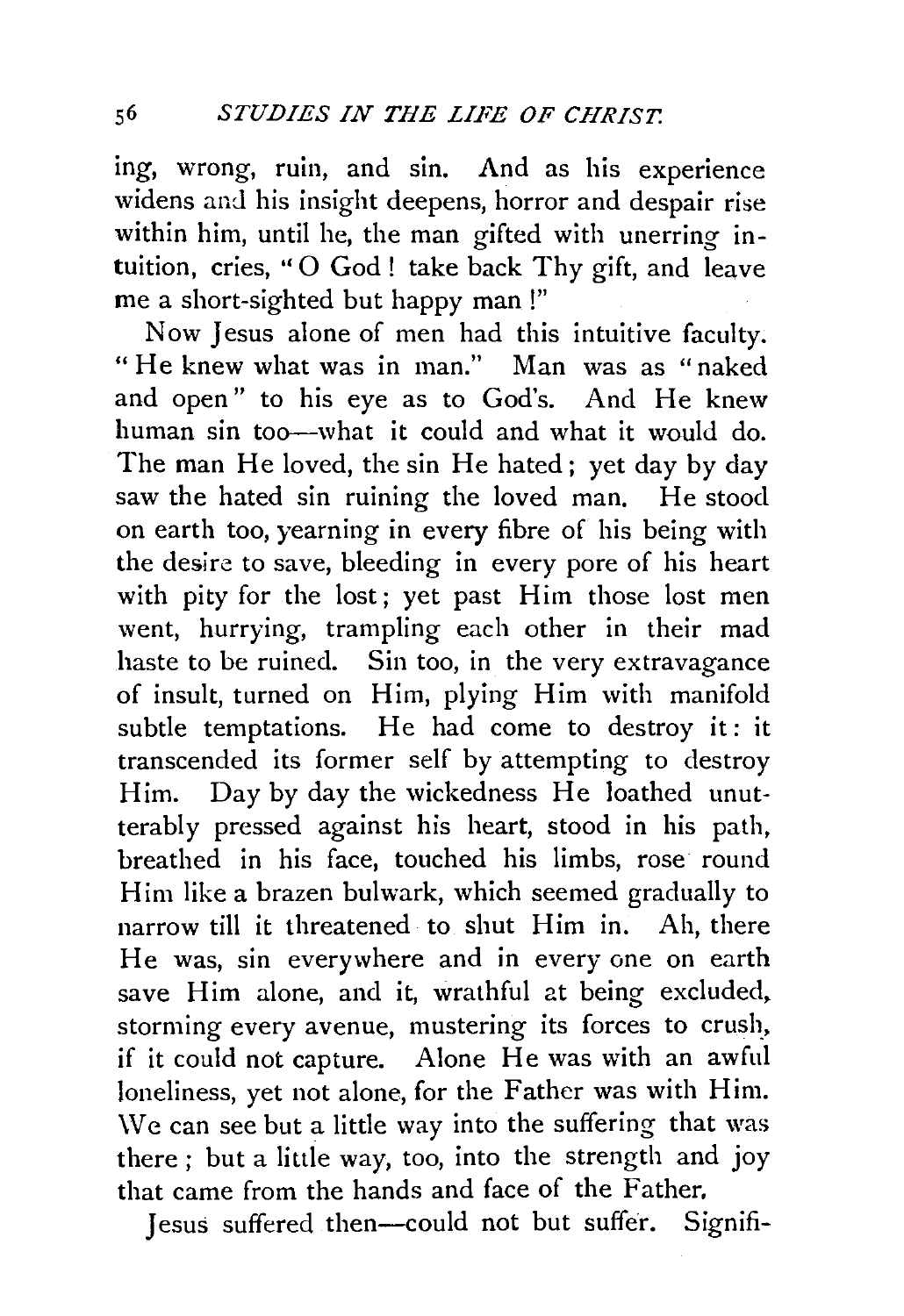cant was that silent lowly advent of his, stepping so quietly across the threshold of the world into the manger of Bethlehem. Not as emperor, not as priest, not as scribe, but as peasant, or rather simple un-· adorned man, exposed to all the hardships and pains of poverty, had the "Man of Sorrows" to travel through his life. The Father did not annul for the Son the old curse of labour; even this He bore. The moment the Divine Boy realized his Father's busi-. ness, He realized his own sorrow: bread to earn, yet men to save; a mother to support, yet a world to redeem; around Him the wants and claims of the day, away before Him the work He had come to do.<sup>)</sup> And how that work foreseen, therefore forefelt, must have added to his sufferings, pressed its burden upon that heart, which alone knew perfectly how to "take no thought for the morrow," till even He exclaimed, " I have a baptism to be baptized with ; and how am I straitened till it be accomplished!" Thou Divine Sufferer, bearer of the world's sorrow, we thank Thee, that Thou hast shewn its divine necessity-that he who would in a sinful world be sinless, must be that world's outcast and supreme sufferer. Teach us to be like Thee in spirit, though its price be a sorrow like Thine ; to have "the fellowship of Thy sufferings," and to be "made conformable to Thy death."

And sorrow had a great function in the life and spirit of Christ. By his sufferings He, "though a Son, learned obedience." There is no implied antithesis to former disobedience. He who was "without -sin" had never to unlearn, only to learn. His humanity, while at first equipped with everything that was native to man, had to acquire whatever was acquirable. God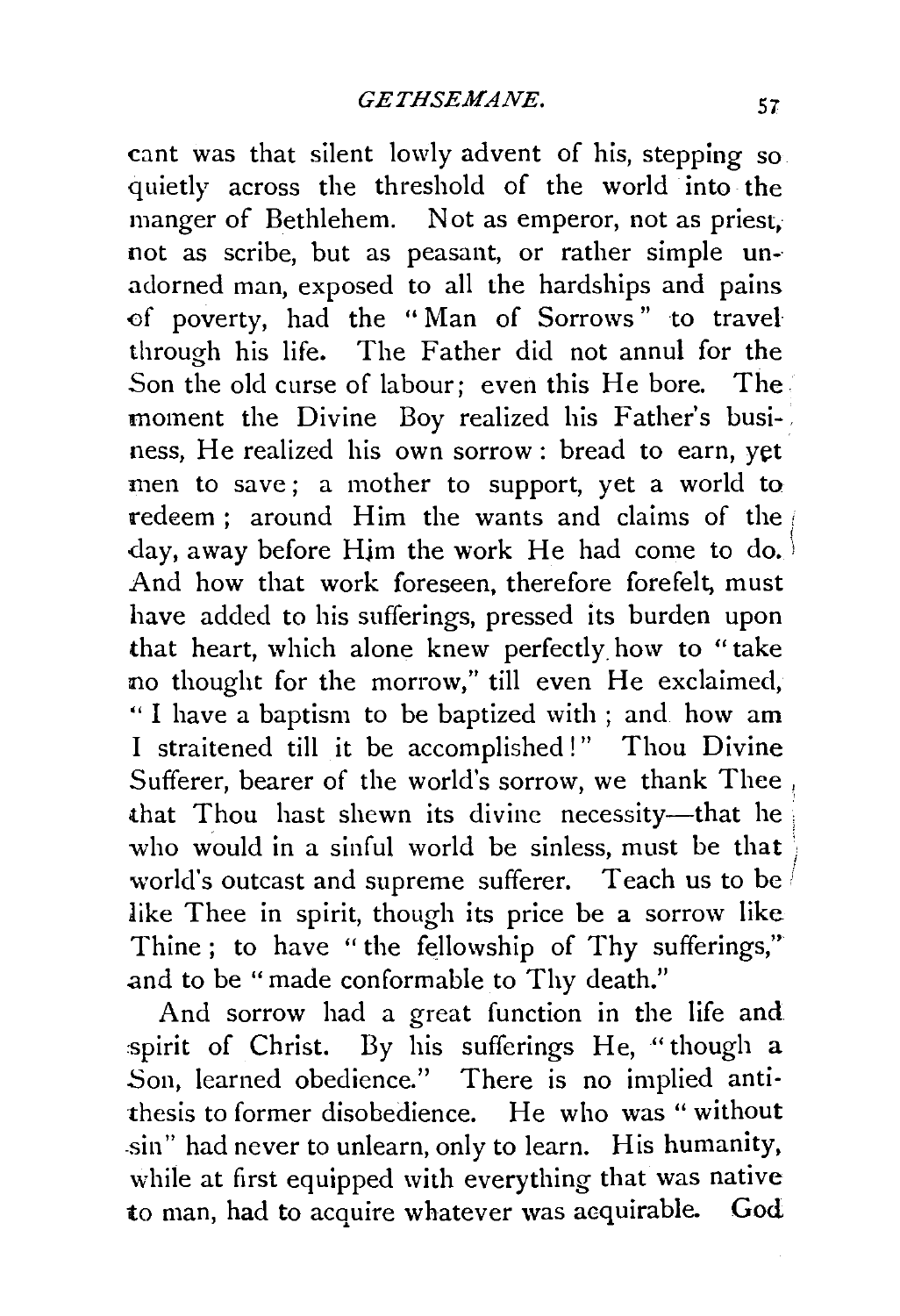creates man innocent, not obedient or disobedient ; whether he shall be the one or the other, man himself must determine. Jesus was born as man is born, with human capacities and tendencies in Him, a moral character possible, not actual. His relation to law had to be determined by his own will. His obedience began with his first conscious choice ; and while perfect as a child's obedience, could only be held as such, not as a man's. As man reaches his perfection in manhood, so manhood can alone render human obedience. in its perfection. As it has a phase corresponding to. each phase of life, so man has to learn as child, or boy, or youth, or man, an obedience suited to each period. Childhood hands over to boyhood a character which boyhood must develop, amidst its frolic and struggle, towards either evil or good. Youth receives the moral results of boyhood, adds to them its own, and then hands on the work to manhood to complete, to be either made or marred. So the obedience of Jesus progressed through these successive stages, and in each stage He had to " learn" it by " the things which He suffered." Here lay the worth and meaning of his sorrow: it was his great educator. He went into it the one sinless child; He came out of it the one obedient man. He entered its school only innocent; He left it perfectly righteous. While He could not have suffered as He did apart from his sinlessness, He could not have "learned obedience" apart from. his sufferings.

But these general considerations are significant here only as they help us to understand the dark hour in Gethsemane. They shew us not only that sorrow was inevitable to Christ, but also the kind and quality of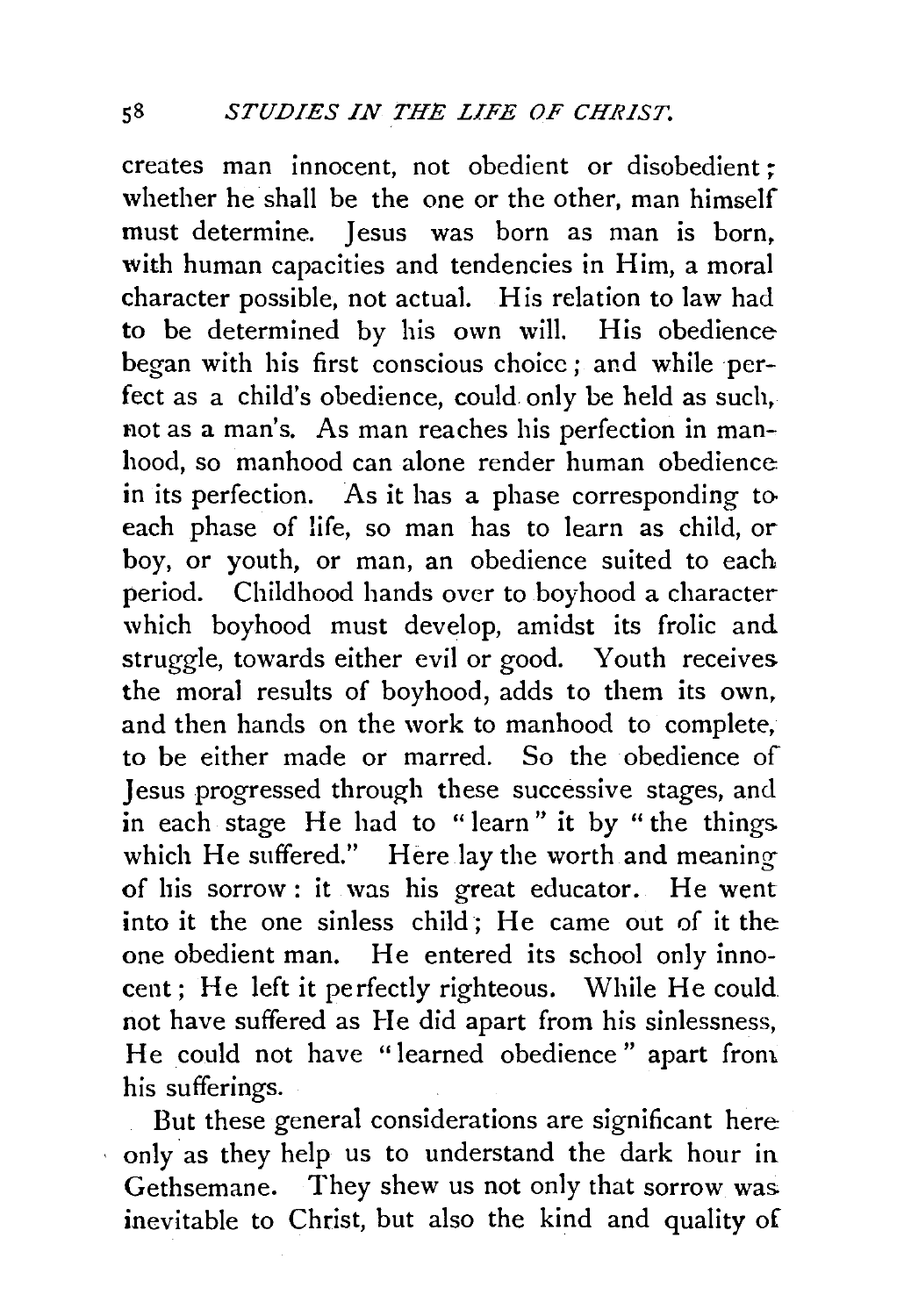this inevitable sorrow. It was without sin, yet due to sin—the sorrow of the Sinless in presence of the sinful. Holiness is happiness only where all are holy ; it is and must be suffering where all beside are evil. The agony for sin will be in proportion to the absence of sin in the sufferer. And this truth received its most awful exemplification in Gethsemane. The sorrow there did not proceed from God.. The filial trust of the Saviour was absolute. He entered his agony with the serene consciousness that when his loneliness was deepest his Father would be with  $\text{Him}:$ <sup>1</sup> He issued from it with a cry of the most perfect and even passionate confidence, in his loving presence and helpful will.<sup>2</sup> And midway between those points, in the black centre, where He wrestled with his agony as Jacob had wrestled with God, the name that rose to his lips. as the drops of blood stood out on his brow, was still ~·Father." 3 And the thing asked and the manner of the asking shewed the spirit of the Son : " If it be possible," "if thou be willing," "let this cup pass." The confidence and the obedience were alike absolute : as if He had said, "Whatsoever thy will may be, I will trust and will obey." He had no consciousness of Divine anger, of a face hidden, or love withdrawn; only of a "cup" the spirit was willing but the flesh too weak to drink. What this "cup" was is plain enough. The ideas and language of the supper were still in his mind. He was thinking of "the cup of the new testament in my blood." It was his death as a sacrifice, his shedding of his blood "for the many, for the remission of sins."<sup>4</sup> The thought of this death

• Luke xxiii. 46.

- $3$  Matt. xxvi. 42; Luke xxii. 42.
- 4 Matt. xxvi. 2S ; Luke xxii. 20.

<sup>1</sup> John xvi. 32.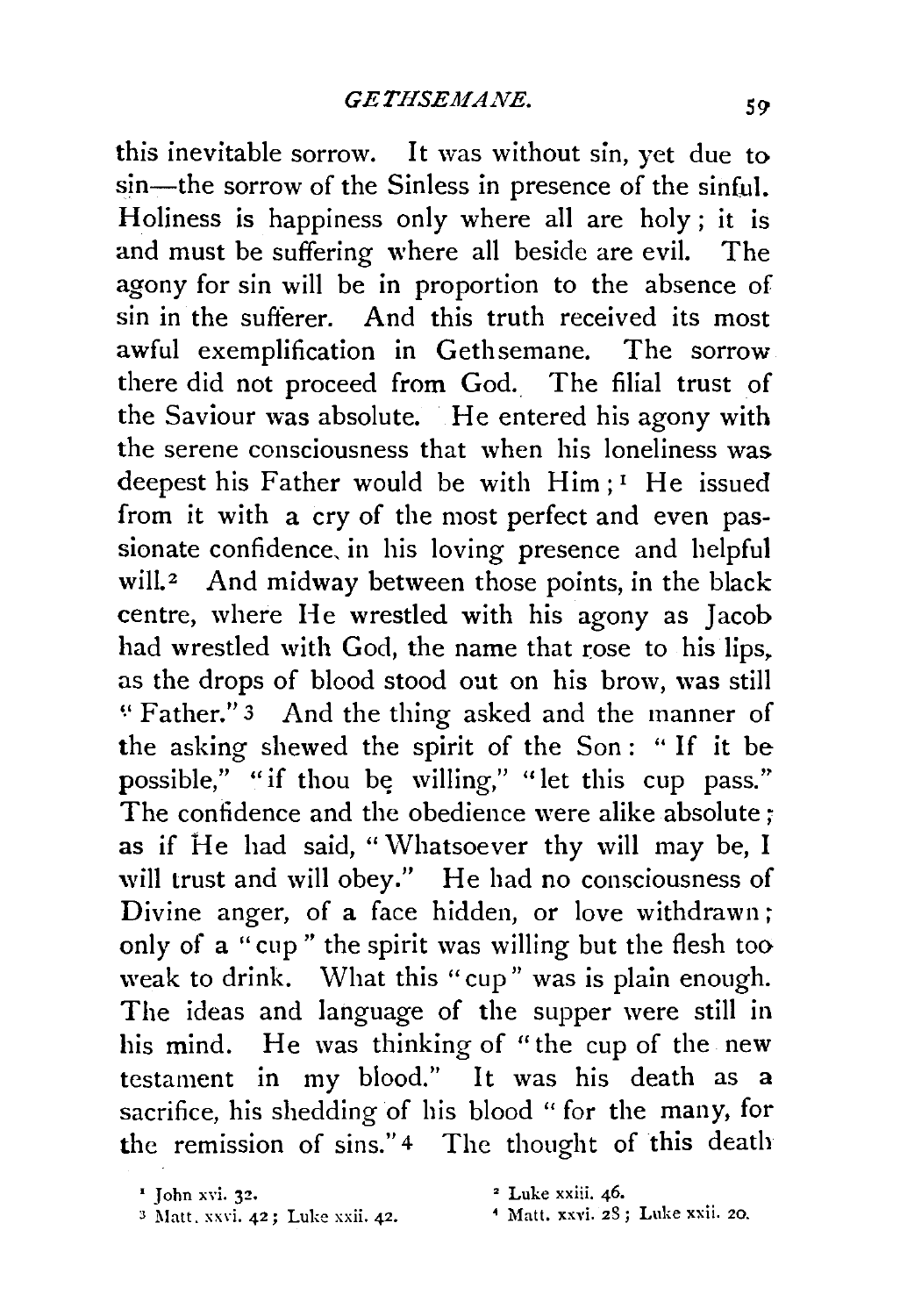had been for long his daily companion. He had first spoken of it at Cesarea Philippi<sup>1</sup> and had never ceased to speak of it since. As it approached Him, it deepened the shadow on his spirit, touched it with a heavier sadness. It was "the cup" He told the sons of Zebedee He must drink, the death He must go to Jerusalem to suffer. And now that the end has come, it seems too awful; as He faces it there is forced from Him the prayer, "Father, if it be possible, let it pass."

Now why should Christ so fear death, a death He had throughout anticipated and foretold ? This great horror seems a mysterious thing. Christ had for Himself nothing to fear. Conscience makes a coward only where there is guilt, not where there is holiness. Jesus did not know the remorse that feels the future terrible; only the filial love that yearns for rest in the bosom of the Father. Man had been cruel, God gracious; and by death He could escape from angry man to gentle God. But it was not the issues from death Christ feared ; it was the way into it, the *drinking* of the cup. He was in a great terror, not at what was personal, but at what was universal in deathwhat it involved and signified as to man, not what it involved and signified as to Himself. His death was to be, in a sense, the victory of sin-its victory not over Him, but over his life. The spirit that was willing it could not vanquish, but the flesh that was weak it did. Yet in vanquishing the flesh it was vanquished by the spirit. Christ was obedient unto death, and death, in overcoming the life, did not over- -come the will, was rather overcome by it. He surrendered his life, but held fast his obedience; gave

<sup>&</sup>lt;sup>1</sup> Matt. xvi. 21; Mark viii. 31.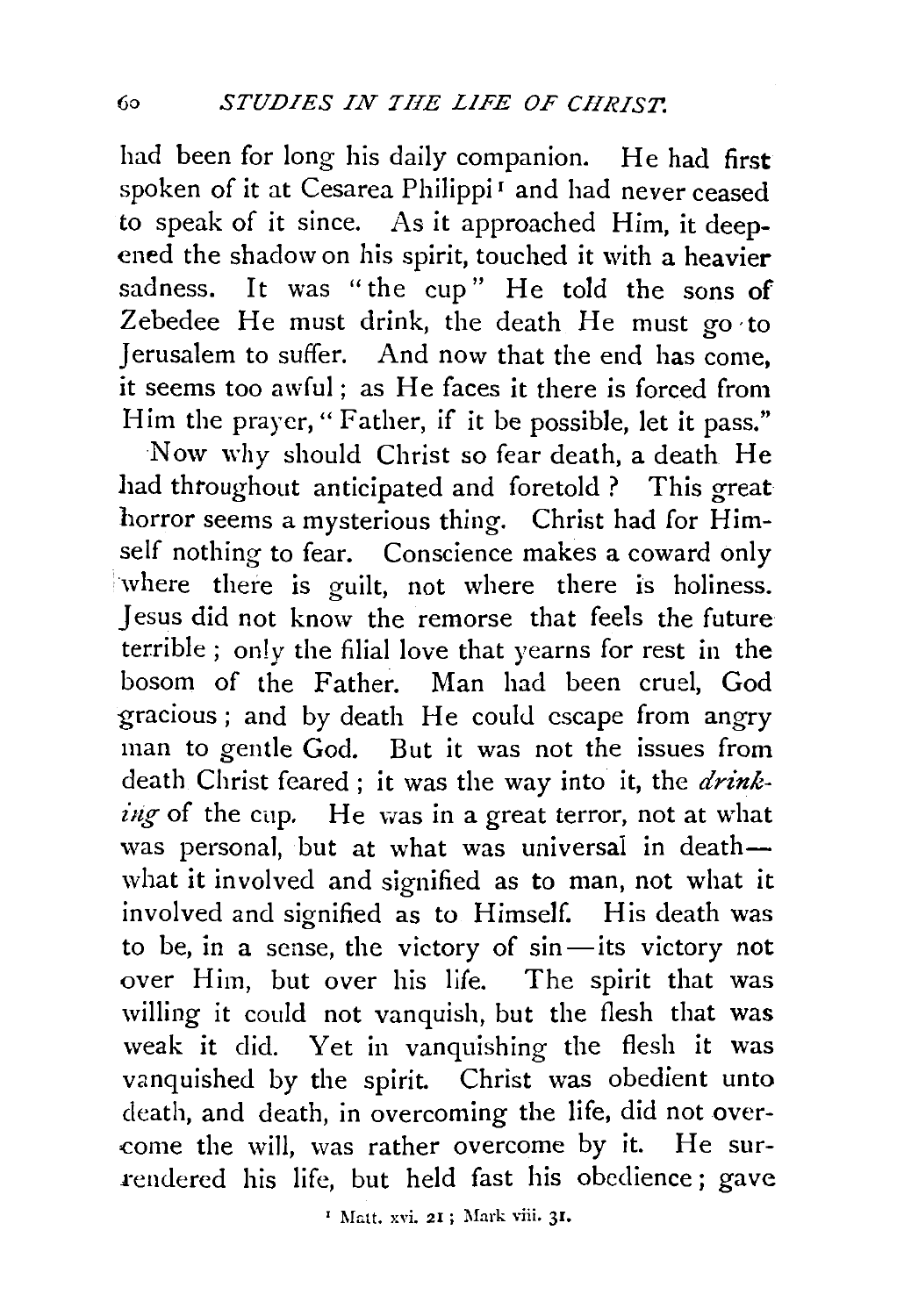Himself up to death, but maintained his holiness, his. service of law and love. But in the conflict that ended in these most opposite victories-of sin over his life, of his will over sin-his spirit and sin stood face to face, and knew each other as they had never done before. And the knowledge involved struggle. agony, sorrow unto death. Christ died on the cross, but not by the cross. He died for sin and by sin, his heart broken, but his will strong, inflexible, holy.

How and why this fatal yet victorious conflict with sin should fill Christ with so great and unspeakable horror we must now, though only in the dimmest way, attempt to see. His sufferings might be said to be of two kinds-the necessary and contingent, the general and the special; or those essential to his very natureand mission, and those springing out of his mystery and historical relations. The necessary were, in a sense, abstract and universal—the sufferings of a holy person. obedient, under the limitations essential to a creature,. and within the conditions afforded by a sinful world, to. the will that made and sent and ruled Him; but thecontingent were, in a sense, concrete and particular---the sufferings of a pure and gracious spirit, deserted, hated, betrayed, crucified, by the men He loved and was dying to save. The necessary were, while real and essential sufferings, transformed and glorified by the end, "the joy that was set before him;" but the contingent were, while concrete and historical, an unrelieved agony, a darkness touched by no ray of light from a higher and diviner world. The former give to Christ's work its. peculiar character and worth, and so concern theology; but the latter make Him "the Man of Sorrows," explain at once his attitude in Gethsemane and his bear-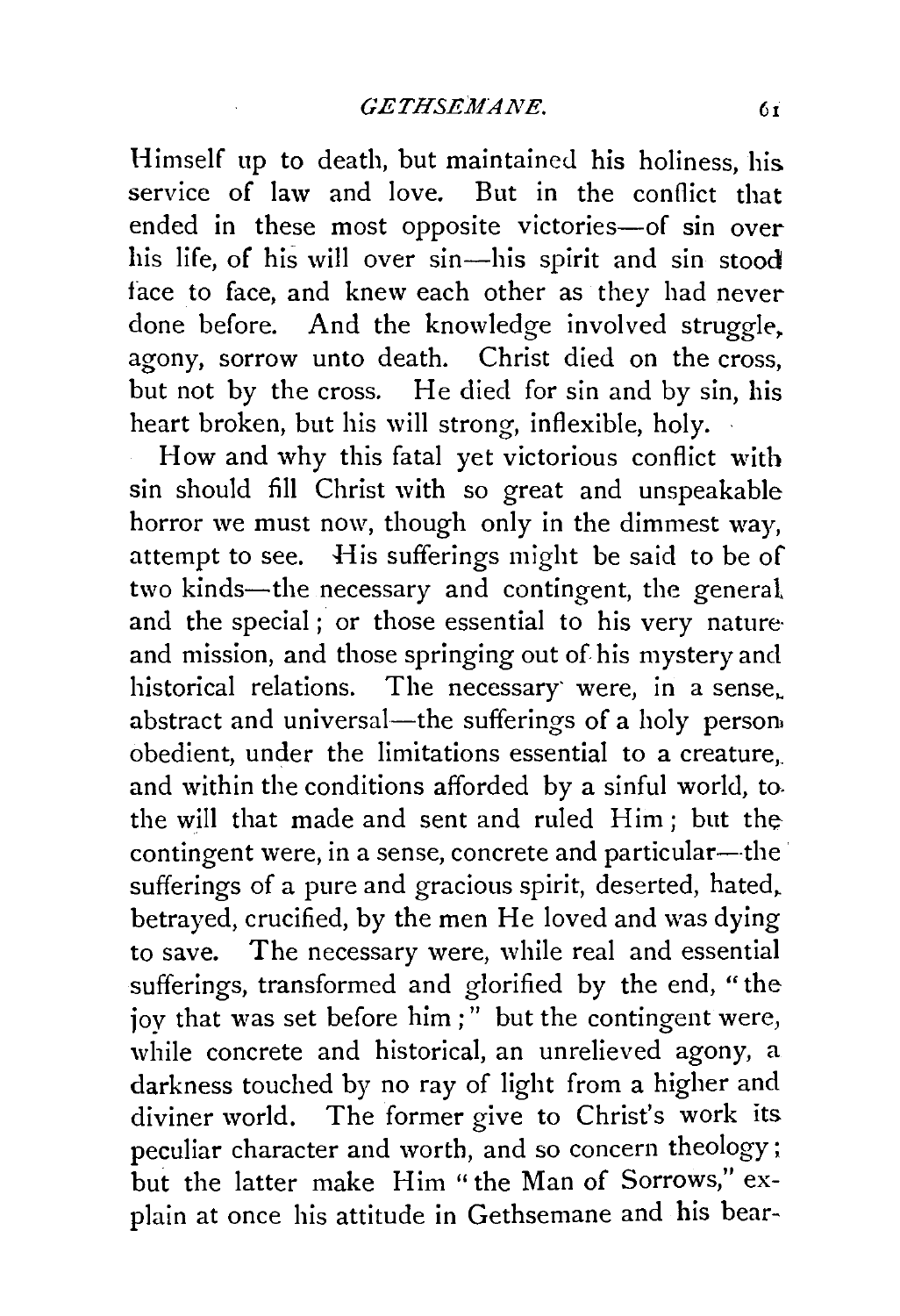ing on the cross, and so concern history. The necessary sufferings are intelligible only to those who study Christ as Paul and the author of the Epistle to the Hebrews studied Him; but the contingent are intelligible to those who seek to know Him as He is presented in the Gospels, as He lived in history and among men.

Yet it is necessary to note in what sense the word contingent is here used. The sufferings so named were, in a sense, necessary : when holiness like his .confronted sin like man's, sorrow that became intensest suffering was, as we have seen, inevitable. But the sufferings so endured did not belong to the essence of his work-were, let us rather say, accessories, almost accidents. His death did not depend for its worth, was not constituted a sacrifice by, the human crime and passion that gathered round it, and deepened its agony and shame. It had been as precious in the sight of God, as glorious in its issues for man, as it now is, even though the scenes of treachery, malice, hatred, obstinate vacillation, and inflexible revenge that did surround it had never been. *1* udas and Caiaphas,. Herod and Pilate, the rabble rout that did not forbear their shouting even at the cross, were not partakers in the work of Christ, as essential to it as Himself. Yet though they were not necessary to it, they were sources of sorrow, centres charged with agony, for Him.· The vision that in Gethsemane and on the cross stood clear before his soul, we can but dimly imagine. *1* udas the disciple, a loved, trusted, familiar friend, became an apostate, now urged by passion into treason, now consumed and pursued by the furies of remorse, then a fugitive from conscience, seeking by the flight from time into eternity to escape from himself; Caiaphas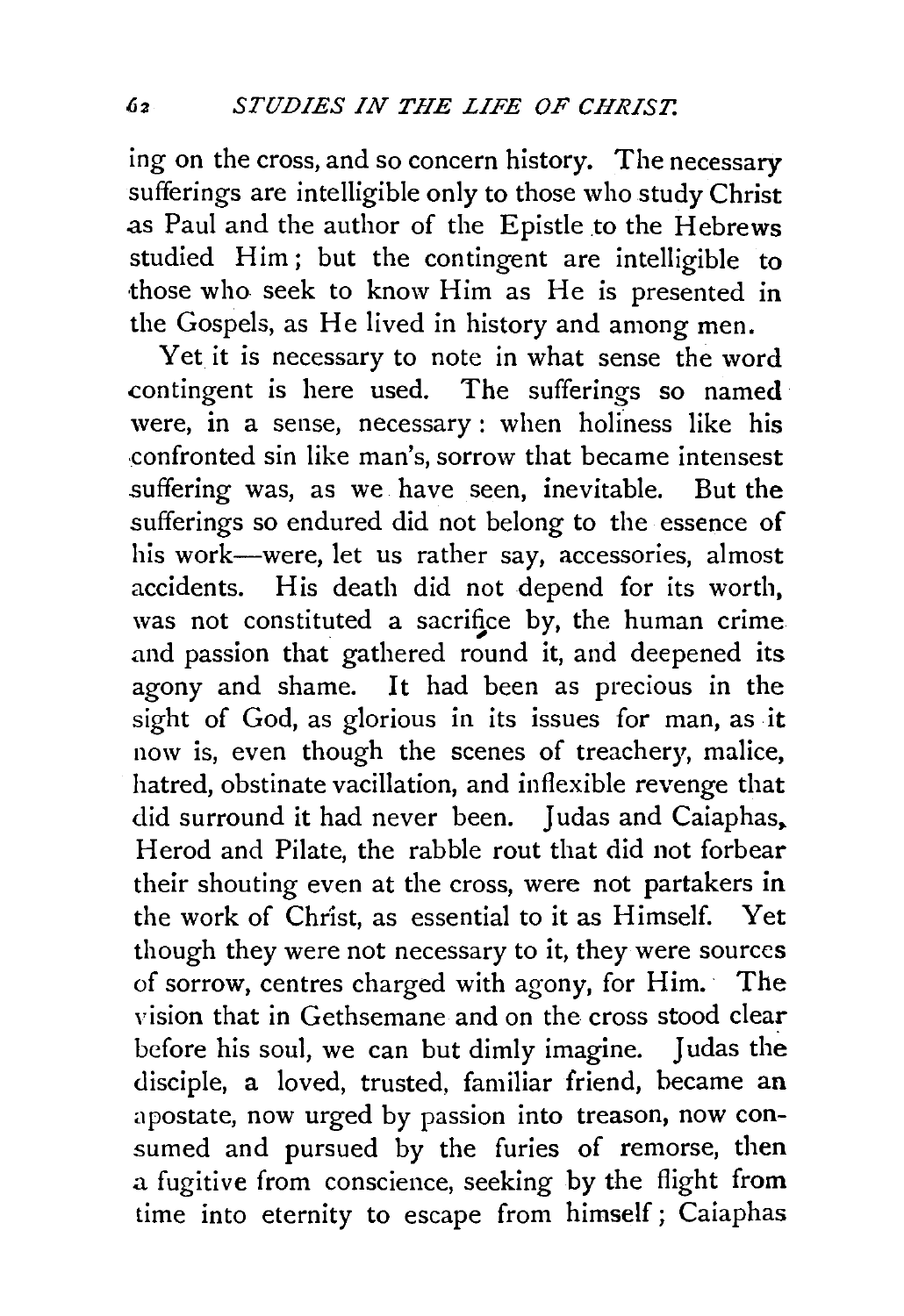the high priest, representative of an ancient people, head of their worship, symbol of their faith, prostituting his sacred office, using noblest opportunities for worst ends ; Pilate, upholder of law and order, consenting to do a wrong to please the multitude-administrator .of justice, yet, in deep disdain of the clamour and its cause, surrendering innocence to vengeance ; the people, suddenly swerving from the enthusiasm of hope to the fanaticism of hate, athirst for blood, renouncing their splendid inheritance, denying their very Messiah, .and demanding the death that is to be their dispersion and enduring shame - these and similar forms, with all their dreadful, doings and surroundings, pass in a vision more terrible than reality before the eye of Christ. These men, with all their passions and guilt, seemed to encircle Him, to belong to Him, to mix themselves up inextricably with his work, to create and cause the death that was to be his glory and their shame. And He might well feel as if to go forward to his death were to consent to their crime. He had come to be their redemption, but his very act of sacritice was to be a most calamitous judgment. He had come to save, but his mercy was to be to them in its issues severer than the severest justice. And so it seemed as if into his very cup their crimes had been pressed, as if the very wine He had to drink were dark with their blood. It looked as if  $H_2$  had become the victim of the most dreadful irony that even Providence could indulge; his act of divinest grace made . the condition and occasion of man's most utter and unspeakable sin. And so his soul stood, as it were, clothed in horror before a sacrifice so conditioned, a ceath so prepared and attended. It was almost more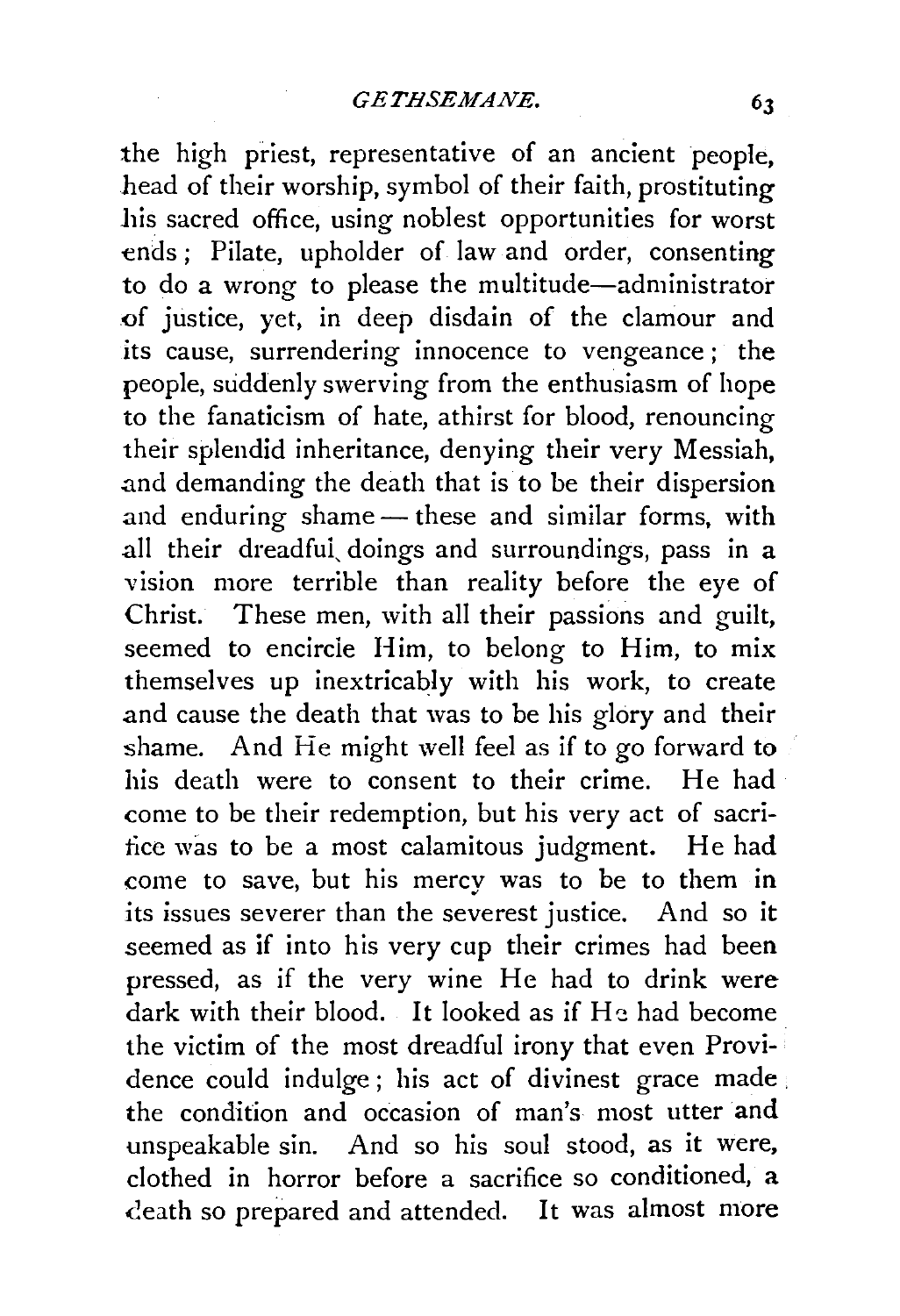than even his will could do or endure ; and the feeling, making Him irresolute in the very moment of his highest resolution, forced from Him the cry, "Father, if it be possible, let this cup pass." Yet the will seemed only to waver that it might settle the more fixedly in its purpose to obey. "Nevertheless, not as I will, but as thou wilt."· The obedience was absolute ; the worst of evils could be suffered that the will of God might be done.

And these contingent sufferings were not aimless ; they contributed to the perfection of the Sufferer, to the efficiency and value of his work. They revealed sin to Christ and man, shewed the excellence of his righteousness and the misery of our guilt. The death of Christ, with all its evil pomp and circumstance, may be said to have created in humanity the consciousness. of sin. After it the seeming and shameless naturalism of qreece, the indulgent and lascivious worships of Syria and Egypt, the unethical beliefs and immoral religious practices of India, became abhorrent to the conscience of the world, lay before the spirit naked, defiled, unclean. Religions that were blind to sin, that trifled with it, were no religions for man. Evil was now a dreadful reality that must be conquered, if he was to remain human, and realize the image of God. And the sufferings that so revealed sin to man were, in the truest sense, redemptive. Sin once seen in its. exceeding sinfulness is sin abhorred, renounced. The evil personified in Judas and Caiaphas, in Pilate and Herod, in the priests and the multitude, is evil man no more can love, just as the holy and beautiful righteousness incarnated in Christ is righteousness he no more can hate, but must ever admire and follow after with a